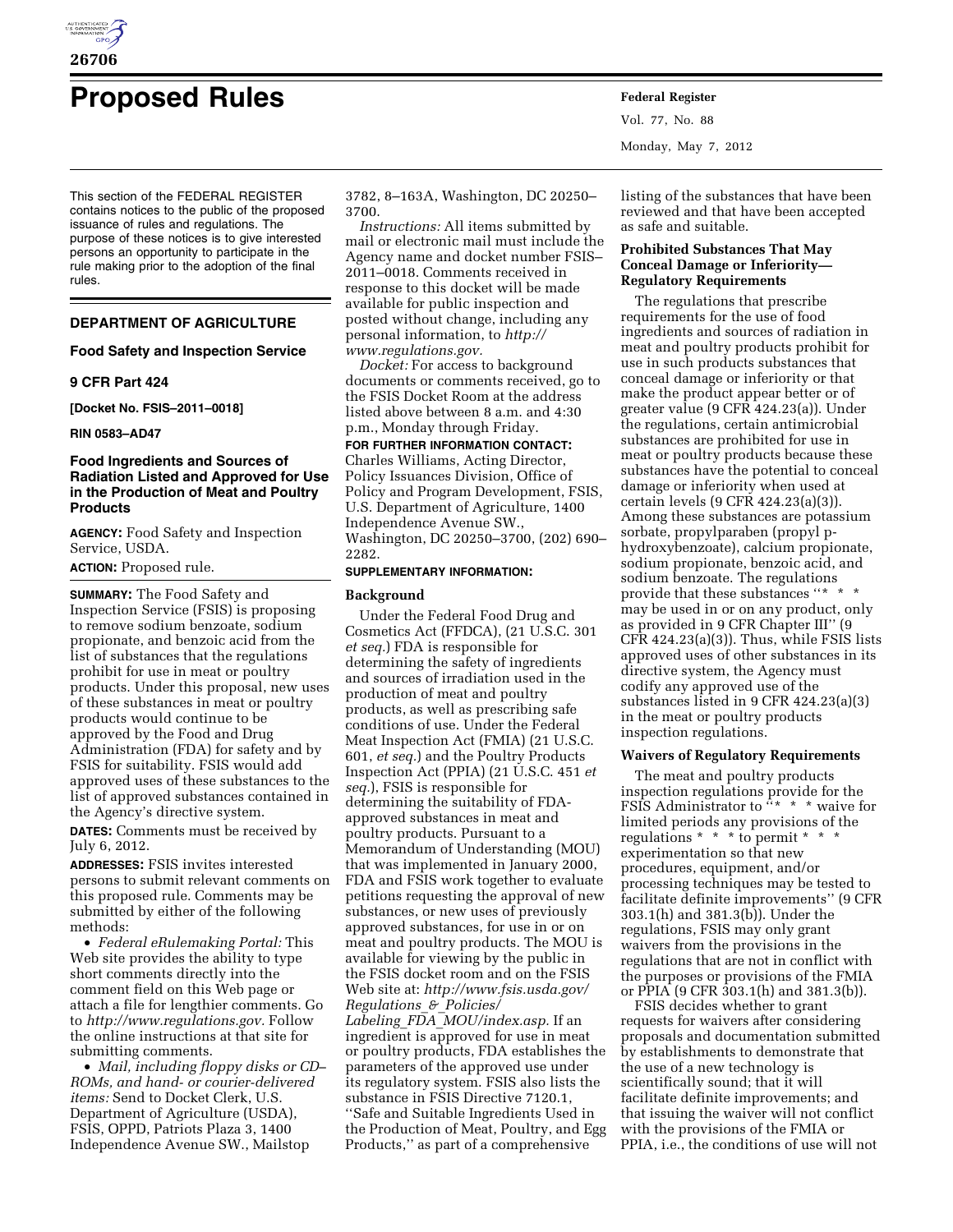result in an adulterated product or product labeling that misleads consumers.1 If FSIS determines that the information submitted by an establishment supports the requested waiver, the Agency will waive the relevant provisions in the regulation for a limited period of time to allow the establishment to conduct an in-plant trial. The purpose of the in-plant trial is to gather data on the effects of the use of the new technology. FSIS reviews the data that are developed in the trial to determine whether they show that the purpose of the waiver is being met.

### **Petitions**

On January 19, 2007, Kraft Foods Global, Inc. petitioned FSIS to amend the Federal meat and poultry products inspection regulations to permit the use of sodium benzoate and sodium propionate as acceptable antimicrobial agents that may be used in combination with other approved ingredients to inhibit the growth of *Listeria monocytogens* (*Lm*) in ready-to-eat (RTE) meat and poultry products. Kraft requested that FSIS permit the use of sodium benzoate in amounts of up to 0.1 percent (by weight of total product formulation) in combination with approved antimicrobial agents. Kraft requested that FSIS permit the use of sodium propionate in amounts up to 0.2 percent (by weight of total formulation) in combination with approved antimicrobial agents and adjuvants.

On July 26, 2010, Kemin Food Technologies petitioned FSIS to amend the regulations to permit the use of liquid sodium propionate and liquid sodium benzoate as acceptable antimicrobial agents in meat and poultry products. Kemin requested that FSIS approve the use of liquid sodium propionate to inhibit microbial growth in various meat and poultry products in amounts of up to 0.5 percent by weight of total product formulation. Kemin also requested that FSIS approve the use of liquid sodium propionate and sodium benzoate to prohibit microbial growth in various meat and poultry products in amounts of up to 0.4 percent by weight of total formulation, whereas liquid sodium benzoate will not exceed 0.1 percent of product formulation.

After receiving each petition, FSIS conducted an initial evaluation of the requested action to confirm that FDA had no objections to the safety of sodium benzoate, sodium propionate, or benzoic acid at the proposed levels of

use. FSIS also considered each petition's supporting data on the suitability of these substances for use in meat and poultry products. From its initial evaluation of each petition, FSIS, in consultation with FDA, concluded that the petitioners had established the safety of sodium benzoate, sodium propionate, and benzoic acid at the proposed levels of use but that the Agency needed additional data to make a final suitability determination.

Therefore, in July 2007, FSIS issued a waiver to Kraft to conduct trials in 59 of its establishments on the use of sodium benzoate and sodium propionate, in combination with other ingredients, to control the growth of *Lm*  in RTE meat and poultry products. Additionally, from September 2010 through March 2011, FSIS issued waivers to various meat and poultry products processing establishments to conduct trials on the use of antimicrobial agents containing liquid sodium propionate and propionic acid supplied by Kemin for *Lm* control in RTE meat and poultry products. FSIS granted the waivers to allow the companies to gather additional data on the suitability of these substances to support an amendment to the regulations.

As a condition of the waivers, both Kraft and Kemin were to track issues regarding consumer acceptance of products containing the substances at issue during the trial period and to identify any situations that resulted in consumer concerns about the products. The waivers also provided that both companies were to collect data to show that normal spoilage indicators are not masked in products treated with the substances, that nutrients are not adversely affected, and that product appearance (e.g., color) did not change when compared with untreated products. Another condition of the waivers was that the meat and poultry products formulated with the subject ingredients have an approved label that includes an accurate declaration of the ingredients in the appropriate order of predominance.

While operating under the waivers, both companies gathered sufficient data to support the use of sodium propionate, sodium benzoate, and benzoic acid as antimicrobial agents in RTE meat and poultry products. Accordingly, FSIS is initiating this rulemaking proposing to remove these substances from the list of substances prohibited for use in meat or poultry products. Should FSIS finalize this proposed rule, the Agency will list approved uses of these substances in FSIS Directive 7120.1. FSIS has

extended the companies' regulatory waivers for the use of these substances pending the conclusion of this rulemaking.

### **Data on Suitability**

To demonstrate that sodium benzoate, sodium propionate, and benzoic acid are suitable for their intended use as antimicrobial agents in meat and poultry products, Kraft submitted data collected from its in-plant-trials and from scientific studies that show that these substances do not conceal damage or inferiority or make products appear better or of greater value than they are under the proposed conditions of use.

Kraft submitted research findings to demonstrate that its proposed use of sodium benzoate and sodium propionate is effective in controlling the growth of *Lm* in RTE meat and poultry products. The research took into account the unique composition of diverse products, such as hot dogs, bologna, ham, and turkey breast. Kraft developed an approach to predicting the effect of antimicrobial ingredients on *Lm* growth and confirmed the findings with tests of different formulations. Kraft assessed treated products for quality, analyzed the nutritional composition of planned formulations, and considered the status of sodium benzoate and sodium propionate as generally recognized as safe (GRAS) substances under FDA requirements. Kraft's research demonstrated that differences in product composition, especially moisture, can influence antimicrobial activity and formulation needs. From its study, Kraft determined that the following formulations for the antimicrobial ingredients are effective in controlling the growth of *Lm:* 

(1) A combination of 0.1 percent sodium benzoate and 0.1 percent sodium diacetate in some lower moisture products such as hot dogs;

(2) A combination of 0.1 percent sodium benzoate, 0.15 percent sodium diacetate, and 0.2 percent sodium propionate in high moisture products such as ham; and

(3) A combination of 0.1 percent sodium benzoate, 0.15 percent sodium diacetate, 0.2 percent sodium propionate, and 0.56 percent Lem-O-Fos® in turkey.

In addition, Kraft submitted three studies to address concerns about the potential use of the substances to conceal damage or mask inferiority. First, Kraft assessed whether the proposed uses of sodium benzoate and sodium propionate would affect normal indicators of spoilage. The results of two shelf life studies on the spoilage issue showed that there was very little

<sup>1</sup>For Agency New Technology waiver procedures, see *[http://www.fsis.usda.gov/](http://www.fsis.usda.gov/Regulations_&_Policies/New_Technologies/index.asp) Regulations*\_*&*\_*Policies/New*\_*[Technologies/](http://www.fsis.usda.gov/Regulations_&_Policies/New_Technologies/index.asp)  [index.asp.](http://www.fsis.usda.gov/Regulations_&_Policies/New_Technologies/index.asp)*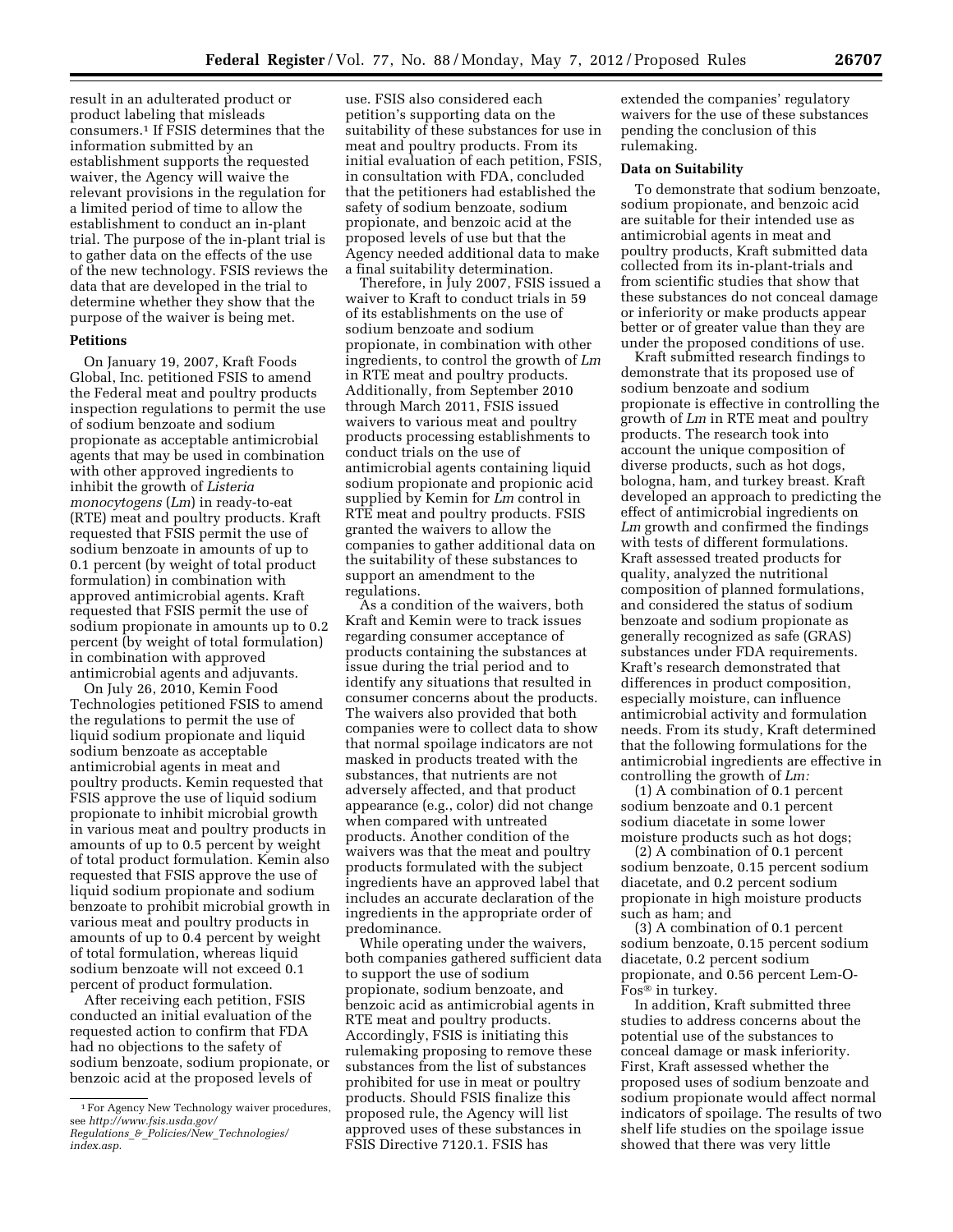difference in spoilage characteristics among products formulated with the antimicrobial treatments being evaluated and products formulated without antimicrobials. Second, Kraft conducted a nutritional composition test for moisture, protein, fat, ash, and sodium content. Other than a reduction in ash and an increase in moisture as lactate solids are replaced by water, the study found no differences in nutritional composition between products treated with the substances and untreated products. Finally, Kraft evaluated the efficacy and spoilage characteristics of sodium benzoate and sodium propionate in vacuum packaging or modified atmosphere packaging with nitrogen and carbon dioxide and found that the type of packaging did not have a technical effect on the efficacy and spoilage characteristics of sodium benzoate and sodium propionate. Furthermore, Kraft conducted consumer research to demonstrate that there is consumer acceptance, that normal spoilage indicators were not masked, that nutrients were not adversely affected, and that product appearance was not changed as compared to untreated product. The Kraft petition and supporting material are available for viewing by the public on the FSIS Web site at: *[http://www.fsis.usda.gov/PDF/](http://www.fsis.usda.gov/PDF/Petition_Kraft.pdf) Petition*\_*[Kraft.pdf.](http://www.fsis.usda.gov/PDF/Petition_Kraft.pdf)* 

In its petition, Kemin submitted data collected from in-house trials and university research that demonstrate that its proposed applications of  $\leq 0.5$ percent liquid sodium propionate alone or ≤ 0.4 percent for the liquid blend of sodium propionate with benzoate are effective in controlling the growth of *Lm*  in cured turkey and cooked chicken breast. Kemin noted that a comparison of test results with previous studies and predictive models suggests that moisture, pH, NaCl, added nitrite, storage temperature, and perhaps meat type, are significant factors in determining the efficacy of various antimicrobials. The petition explained that validation of the most effective use rates of any antimicrobial treatments will need to be performed on a case-bycase basis to account for many variables that can affect microbial growth and efficacy in specific RTE meat and poultry products.

To show that its proposed uses of liquid sodium propionate alone or in a blend with sodium benzoate do not conceal damage or inferiority when used in meat or poultry products, Kemin conducted studies to demonstrate that the use of these substances does not affect normal spoilage indicators in RTE poultry

products. The studies compared products containing Kemin's antimicrobial treatments at use rates of 0.3, 0.4, and 0.5 percent sodium propionate alone, or 0.4 percent when combined with sodium benzoate, with an untreated control or a product containing the current industry standard lactate. The studies showed that, although growth of spoilage microorganisms was significantly different in products from replicate trials, the competitive microflora did not appear to have been affected by Kemin's antimicrobial substances, and normal spoilage indicators were not disguised. In addition, Kemin submitted data to demonstrate that proposed uses of liquid sodium propionate alone or in a blend with sodium benzoate do not negatively affect color, texture and other sensory attributes, nutritional profile, or consumer acceptance when used at rates of up to 0.5 percent alone or 0.4 percent with sodium benzoate.

The Kemin petition and supporting material are available for viewing by the public on the FSIS Web site at *[http://](http://www.fsis.usda.gov/PDF/Petition_Kemin.pdf)  [www.fsis.usda.gov/PDF/](http://www.fsis.usda.gov/PDF/Petition_Kemin.pdf) Petition*\_*[Kemin.pdf.](http://www.fsis.usda.gov/PDF/Petition_Kemin.pdf)* 

#### **Proposed Rule**

FSIS has reviewed the data that Kraft and Kemin have submitted in support of their petitions and has determined that sodium benzoate, sodium propionate, and benzoic acid, under the conditions proposed in the petitions, are both safe and suitable for use as antimicrobial agents in certain RTE meat and poultry products. Therefore, FSIS is proposing to amend 9 CFR 424.23(a)(3) to remove these substances from the list of prohibited substances that may be used \* \* in or on any product, only as provided in 9 CFR Chapter III.''

If this proposed rule is finalized, use of these substances in or on meat or poultry products will continue to be approved by FDA for safety and by FSIS for suitability. FDA will continue to establish the parameters of the approved use under its regulatory system, and FSIS will list approved uses of these substances in the table of approved substances in Directive 7120.1. The proposed amendment will make the procedures for listing approved uses of sodium propionate, benzoic acid, and sodium benzoate consistent with the procedures for listing other safe and suitable substances. This proposed rule will also expedite the listing of substances, such as sodium benzoate and sodium propionate, which enhance food safety by controlling *Lm* in RTE products.

FSIS is not proposing to remove potassium sorbate, propylparaben

(propyl p-hydroxybenzoate), and calcium propionate from the list of prohibited substances in 9 CFR 424.23(a)(3) because the petitions did not include data on the use of these substances in meat or poultry products. Therefore, if this proposed rule is finalized, approved new uses of potassium sorbate, propylparaben (propyl p-hydroxybenzoate), and calcium propionate would continue to be listed through rulemaking. FSIS requests comments and supporting data on whether the Agency should remove any of these substances from 9 CFR 424.23(a)(3) and list their approved new uses in FSIS Directive 7120.1.

## **Executive Order 12866, Executive Order 13563, and Regulatory Flexibility Act**

Executive Orders 13563 and 12866 direct agencies to assess all costs and benefits of available regulatory alternatives and, if regulation is necessary, to select regulatory approaches that maximize net benefits (including potential economic, environmental, public health and safety effects, distributive impacts, and equity). Executive Order 13563 emphasizes the importance of quantifying both costs and benefits, of reducing costs, of harmonizing rules, and of promoting flexibility. This proposed rule has been determined to be not significant and therefore has not been reviewed by the Office of Management and Budget (OMB) under EO 12866.

This proposed rule would eliminate the need for FSIS to conduct rulemakings each time that the use of certain substances identified in § 424.23(a)(3), i.e., sodium propionate, sodium benzoate, and benzoic acid, is found to be safe by FDA and suitable by FSIS for use in the production of meat and poultry products at specified levels. This proposed rule would benefit companies that want to use these substances in the production of meat and poultry products by expediting the approval process. It would also benefit consumers by expediting the approved use of substances that enhance food safety by controlling the growth of *Lm*  in RTE meat and poultry products. This proposed rule would make the approval process for new uses of sodium propionate, sodium benzoate, and benzoic acid in meat and poultry products consistent with the process for obtaining approval for other safe and suitable substances.

There are no expected costs associated with this proposed rule. All substances intended for use in the production of meat and poultry